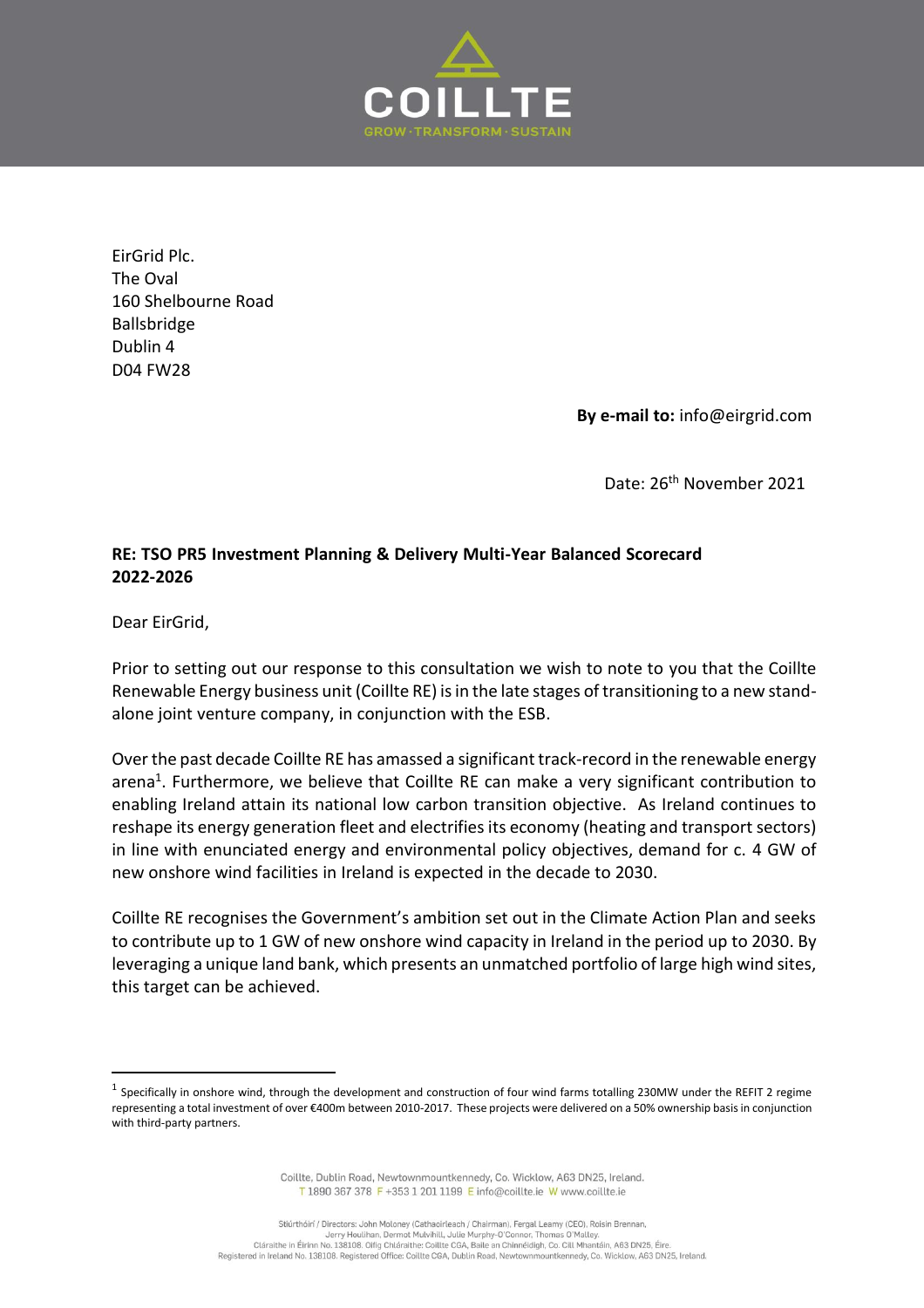

We welcome the opportunity to engage with EirGrid and provide feedback on the TSO PR5 Investment Planning & Delivery Multi-Year Balanced Scorecard 2022-2026. Our team also reviewed the Wind Energy Ireland consultation response and we wish to support and endorse the positions set out in their submission, including:

- 1. The scorecard metrics would benefit from calling out the specific projects that are included in the EirGrid TDP and SOEF Roadmap and having specific targets for these in the relevant years that the TSO could then be assessed against achieving.
- 2. There should be a higher number of projects included in Steps 1-3 scorecard metrics over the 2022-2024 period to reflect the c. 44 candidate projects that have been identified in SOEF for delivery by 2030. The weightings for the Step 1-3 metrics should be increased given the importance of these projects being progressed as soon as possible to achieve Climate Action Plan targets. These steps are as important as delivery in steps 4-6. The number of candidate projects may also need to be added to when EirGrid completes studies to assess requirements for 80% RES-E by 2030.
- 3. There should be an incentive that rewards decision making that looks at system adequacy to meet the needs and targetsidentified in Ireland's Climate Action Plan. The TSO should be required to demonstrate that they have sufficient projects on a scheduled glide-path to delivery, to be capable of realistically meeting the needs of the system for 2030, including a total of 8.2GW of onshore wind, with sufficient future proofing to provide capacity for an onshore wind pipeline that is well placed to deliver for targets to 2030 and beyond. New circuits, such as 110kV and 220kV cables should be installed so that they can be readily 'voltage uprated' if needed in future. New transmission stations, especially if they use gas insulated switchgear, should have sufficient space for future expansion for new connections for renewable generation, storage and system reinforcements.

The TSO should be incentivised to incorporate the timelines for deploying various technical solutions and factor that into decision making around the "best technology" to meet the system need. It is fully plausible that in some circumstances, a cheaper network capex solution with slower deployment timelines, might have greater consumer cost impacts than a higher capex solution that could be deployed more quickly onto the system, i.e. the consumer cost impacts could be through higher dispatch balancing costs or higher constraint assumptions being factored into RESS auction bids. A balanced scorecard assessment should consider all of these points under an assessment heading of "Overall Adequacy of Development Activity".